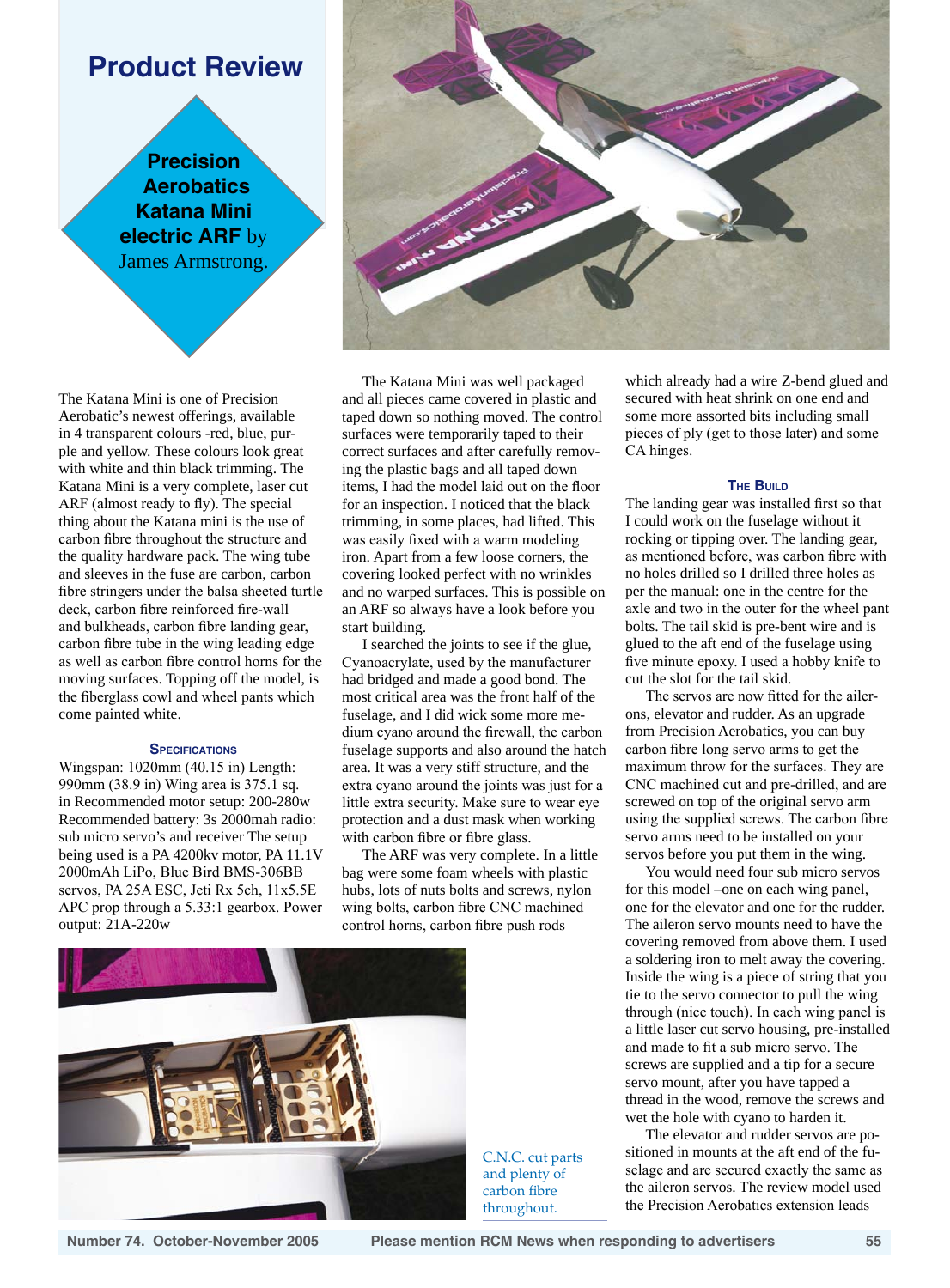# **product review: precision aerobatics katana mini electric a.r.f.**



which can be purchased separately. They have to be soldered to the existing servo leads and you will then need to install the connector to the end of each lead. These leads are of very high quality, are made in Germany and are extremely flexible and light weight. Two little pieces of balsa are glued to the bottom fuselage structure to secure the servo extensions. There are multiple places to secure the servos as well, depending on their depth and your preference. This is possible as long as the push rod can run in a straight line in relation to the control arm on the surface. The reason for this is that you need to get as close to zero differential in the control throws as possible.

With both servos installed the wing is now ready for the wing bolt and alignment pins. Once again I used the soldering iron to remove the covering around the wing tube sleeve, alignment pins, wing bolts and where the servo extensions run from the wing into the fuselage.

I test fitted the wing tube into the fuselage sleeve, then slide the wing panels onto it to see how the fit was. Sometimes you might find that the tube is only slightly thicker than the sleeve and won't slide on smoothly. If it is a little too large, lightly sand the wing tube until it slides on nicely. If it doesn't fit first try, do not force it as it may damage the model. Remove the wing tube and continue to sand it. Included in the accessory bag are some 3mm thick carbon rod pieces. These are the wing alignment pins. They are glued into the aft end of the wing in the pre cut holes with cyano. The wing is held to the fuselage by one Teflon bolt on each side. I cut them to size with a hack saw and glued them in place on each wing panel. They hold very securely when properly glued with cyano.

The elevator is a single piece straight out of the box and there is no need for any elevator joiners. I melt away the area at the aft end of the fuselage where the horizontal and vertical stabilizers will be glued. I slide Programmed for no brake, soft cut off, low timing advances and nine volt cut off. both the ESC and 2000 mAh 3S LiPo handle 220 watts from an 11x5 propeller with four servos. The fire-wall offers a choice of stick mount or a conventional motor box.

the horizontal stabilizer into its slot in the fuselage and centre it by measuring from the trailing edge wing tips. With an equal distance each side the horizontal stabilizer is perfectly aligned with the wing. Once it is in place and aligned perfectly, I cut away the covering, slide it back in, and glue it in place. The vertical stabilizer is secured to the fuselage using the same method. With a sharp hobby knife, I cut slots in the elevator and rudder for the CA hinges as per the instructions.

Now that the hinges are installed in the stationary parts of the surfaces, I secured the rudder and elevator onto those hinges. I set the elevator up against the horizontal stabilizer and mark the spots for the cuts. I cut the slots with a knife and fit the hinges in. Before gluing the hinges though I deflected the surface to the desired amount of travel. I hold the gap and wick plenty of cyano on the hinge.

The rudder is constructed using the same method as the elevator. The ailerons also use the same method as the tail feathers. The only difference is that the hinge slots are already laser cut. All that was necessary was positioning the hinges and securing them with cyano.

When all surfaces were hinged, I use the supplied roll of covering to seal the undersides of the hinges. I deflected the control surface to "full throw" and iron the covering strips on.

The hatch is secured to the fuselage by two screws. On opposite sides of the fuselage are two laser drilled, pin sized holes. These are for the hatch screws. I test fitted the hatch before I drilled the holes for the screws, just to make sure it fitted nicely, and it did. The canopy is trimmed roughly with scissors on the mold lines. I placed the canopy on the hatch while it's on the fuselage then marked where I needed to trim so that it will fit perfectly.

When I had it fitting nicely, I used the supplied black tape to hide the canopy edge. When mounting your choice of motor, you have two options. You can either mount it to the fire wall on the motor box or mount it with a 10mm x10mm stick which is installed by cutting the motor cage short at the lines marked and then gluing the stick into place. The motor cage is all laser cut and is very easy to build. I glued it together as per instructions with cyano and epoxy.

The power system I used was based on a stick mount gear box which made the motor installation fairly easy. I cut the box in half on the marks and glued the stick in place. I then linked the ESC to the motor using 3.5mm bullet style connectors and ran the leads into fuselage. To secure the ESC I used two zip ties to hold it tight against the motor box.

For mounting to the firewall of the cage, I had to transfer the motor's bolt pattern to the wood and then drill and bolt the motor to the wall. I mounted the tiny Jeti 5ch RX behind the wing tube sleeve and hooked all the servo leads to their correct channels, reversing the servos where necessary and securing the receiver using double sided tape.

The carbon fibre control horns are extremely stiff. They are glued using cyano into the pre-cut slots in the surfaces. The carbon control rods have one end completed already. I found the correct position for the wire Z-bends and glued them to the rod with cyano. Once that dried I used the supplied heat shrink to secure and pretty it up. The cowl is secured using four small screws, two on each side and I taped it at its correct position then marked and drilled the holes. I next used my rotary tool to cut the necessary cooling cut outs.

The wheel pants are bolted to the landing gear using two supplied bolts and nuts. They are easily bolted to the holes in the landing gear legs.

I shifted the PA 3s 2000mAh pack around the battery bay until the centre of gravity was in the 75-80mm recommended range.



If you are into carbon fibre and want more try a set of carbon fibre servo arms. They provide increased throw and strength and PA also do as set of carbon wheel pants.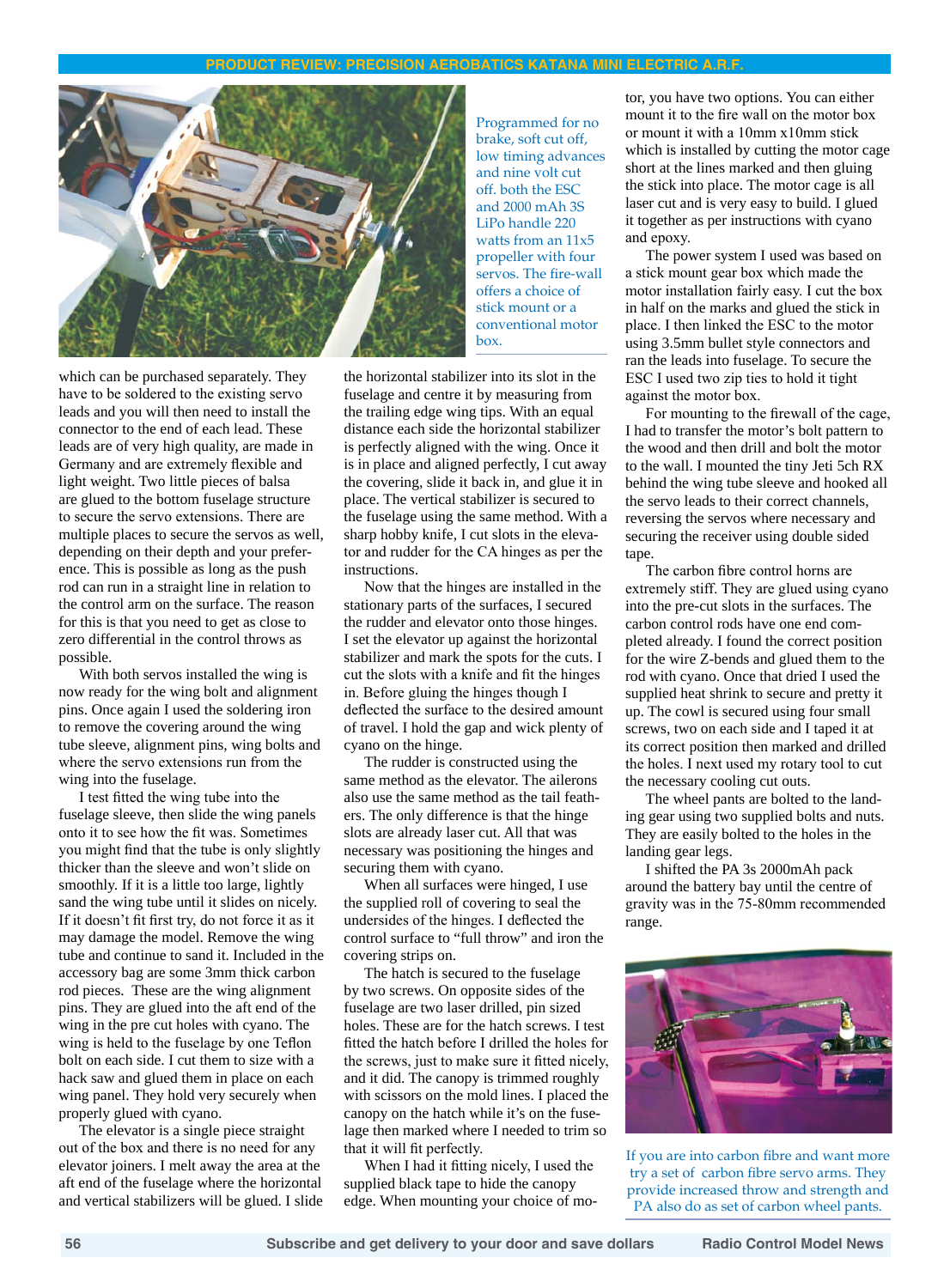### **product review: precision aerobatics katana mini electric a.r.f.**

#### **Conclusion of Build**

The build was very easy, apart from a few time consuming tasks like securing the landing gear successfully and cutting the fibre glass parts out. It was completed in only a few evenings. The instruction manual was detailed, full of photos and easy to follow. The accessory pack was of high quality and included everything needed to complete the model, apart from tools and glue. The plug in wings reduced construction time, with only a few pieces required to attach them to the fuselage. They also make transporting and storing the Katana Mini a lot easier.

Radio setup high rates low rates Ailerons: 35 degrees 15 degrees Rudder: 40 degrees 20-30 degrees Elevator: 40 degrees 15-20 degrees

I used 50% exponential on all surfaces for high rates, and 30% on low rates.

#### **Flying**

I taxied the Katana out to the run way, lined it into the slight wind that was blowing down the strip and then slowly increased the throttle to 3/4. It rolled down the run way and took off no problems at all. At ¾ throttle it was climbing away nicely. With three clicks of right aileron trim and eight of down elevator the model flew very smooth and as if on rails. With the throttle cut, the Katana Mini glided well for a plane of its type. This made approaches for landings easier.

Be careful when playing with the rudder in the air. Too much rudder in certain attitudes of flight can result in a fairly violent stall. In level flight and no power, the stall is soft. Just be ready on the sticks to counter act as you can be taken by surprise sometimes.

After ten minutes of cruising around doing a mix of basic aerobatics, I brought the Katana in to land. Juggling the throttle to maintain a steady angle for approach, it touched down on the mains for a nice smooth landing. Make sure you get the



landing reasonably smooth. Come in too hard and the landing gear may flex, bottom out and result in damage.

#### **Smooth Aerobatics**

With the CG moved foreword another eight mm by re-arranging the battery position, and with a freshly charged pack, the Katana really grooved through the air. I imagine this plane would be great for practising sequences. I was able to perform a large variety of pattern type maneouvers in the  $\frac{3}{4}$ to full throttle range. With the strong vertical performance available from the power system, snap rolls on the up lines and huge loops were very nice to watch and perform. Slow rolls across the length of the field, as well as knife edge passes were all part of the Katana capabilities. Knife edge required full rudder and a decent amount of power to perform. It wasn't hands off and did require some coupling of ailerons and elevator, though not a major amount was needed. Inverted required a small amount of down elevator for level flight. The roll rate is very quick. Snap rolls from inverted and upright were a blur. Be sure to adjust the exponential in your radio to suit you as you might be caught off guard by the responsiveness of the surfaces.



After ten minutes of this the battery took 1100mAh, that's only just over half the capacity. The battery only gets warm after ten minutes of extreme aerobatics.

# **Freestyle/3D Aerobatics**

This is where the Katana mini excels. Fast, violent aerobatics, down low on the deck where every one can see. The most talked about 3D maneouver is the hover and torque roll. The Katana mini has no problems with holding a hover. At a few clicks over half throttle it will hold its weight. The hover is performed by coming in at a high angle off attack, raising the power and easing into a vertical stance. Be quick on the controls though. If it falls too much to one side you will have to back out and fly away.

Rolling circles and rolling harriers took some skill to perform. Rudder and elevator need to be used simultaneously with ailerons to hold them. When performed properly, the rolling circle looks great and really impresses spectators. The Katana mini loves hard flying. It has a really strong airframe, and is constructed extremely well. Violent maneouvers such as knife edge snaps, tumbles, blenders, knife edge spins and the spectacular lomcevak are easily achievable and the Katana copes well with the related stresses.

There is a variety of renditions for the lomcevak. The one I prefer involves flying level at a good speed, pointing the nose 45 degrees high and then tumbling end over end with power on. The resonation of the airframe sounds spectacular. It is quite exhilarating for pilot and spectators. Flying at a high angle of attack induces a small amount of wing rock, that is if, not entered properly. This is more evident in the Upright Harrier than in the inverted. The inverted has very little wing rock if any at all. Inverted harriers and elevators are one of the Katana's strengths.

Little to no wing rock meant that I was able to steer the plane around, just off the ground with confidence. Any maneouver I could devise, the Katana was able to perform with relative ease. With the Katana Mini using Dual aileron servo's, the ability to program is there if you are using a com-